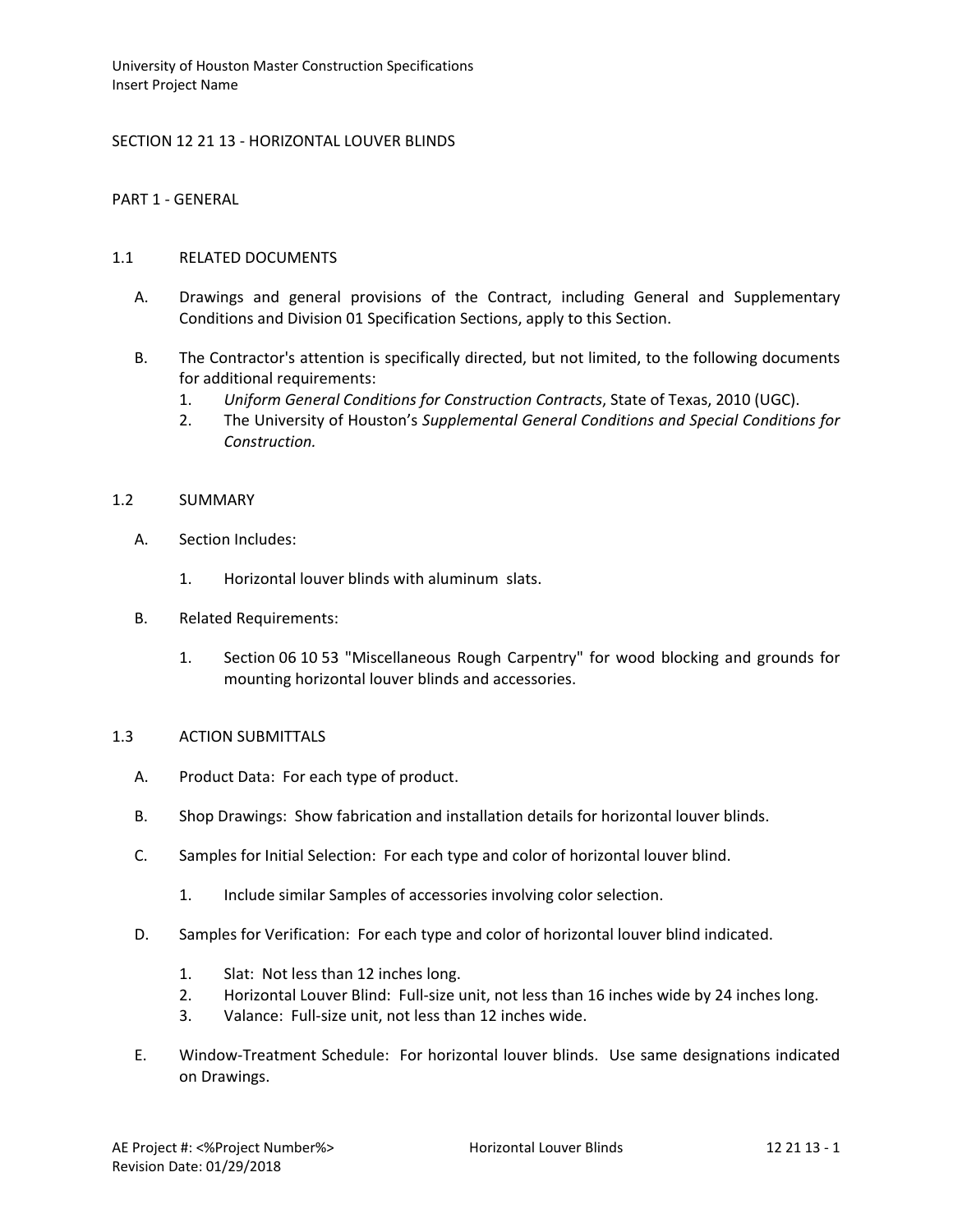## 1.4 INFORMATIONAL SUBMITTALS

A. Product Certificates: For each type of horizontal louver blind.

# 1.5 CLOSEOUT SUBMITTALS

A. Maintenance Data: For horizontal louver blinds to include in maintenance manuals.

## 1.6 MAINTENANCE MATERIAL SUBMITTALS

- A. Furnish extra materials that match products installed and that are packaged with protective covering for storage and identified with labels describing contents.
	- 1. Horizontal Louver Blinds: Full-size units equal to 5 percent of quantity installed for each size, color, texture, pattern, and gloss indicated, but no fewer than one unit.

## 1.7 DELIVERY, STORAGE, AND HANDLING

A. Deliver horizontal louver blinds in factory packages, marked with manufacturer, product name, and location of installation using same designations indicated on Drawings.

#### 1.8 FIELD CONDITIONS

- A. Environmental Limitations: Do not install horizontal louver blinds until construction and wet and finish work in spaces, including painting, is complete and dry and ambient temperature and humidity conditions are maintained at the levels indicated for Project when occupied for its intended use.
- B. Field Measurements: Where horizontal louver blinds are indicated to fit to other construction, verify dimensions of other construction by field measurements before fabrication and indicate measurements on Shop Drawings. Allow clearances for operating hardware of operable glazed units through entire operating range. Notify Architect of installation conditions that vary from Drawings. Coordinate fabrication schedule with construction progress to avoid delaying the Work.

#### PART 2 - PRODUCTS

# 2.1 MANUFACTURERS

A. Source Limitations: Obtain horizontal louver blinds from single source from single manufacturer.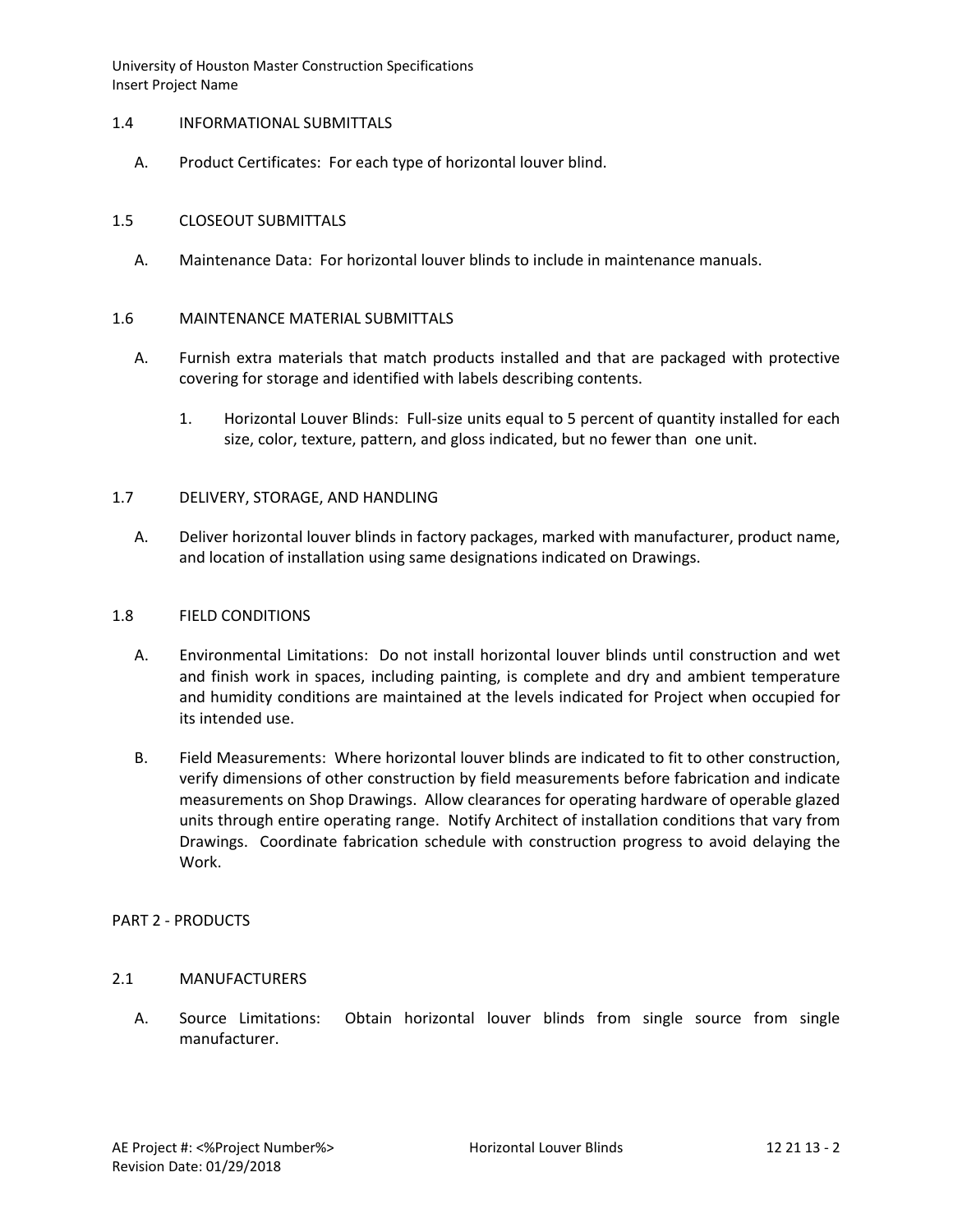- 2.2 HORIZONTAL LOUVER BLINDS, ALUMINUM SLATS
	- A. [Basis-of-Design Product:](http://www.specagent.com/LookUp/?ulid=5227&mf=04&src=wd) Subject to compliance with requirements, provide Hunter Douglas Contract model CE 60, or comparable product by one of the following:
		- 1. [Levolor Contract; a Newell Rubbermaid company,](http://www.specagent.com/LookUp/?uid=123456816629&mf=04&src=wd) Riviera Contract.
		- 2. [Springs Window Fashions, Bali S3000.](http://www.specagent.com/LookUp/?uid=123456816631&mf=04&src=wd)
		- 3. Substitutions: See Section 01 25 00 Substitution Procedures.
	- B. Slats: Aluminum; alloy and temper recommended by producer for type of use and finish indicated; with crowned profile and radius corners.
		- 1. Width: 1 inch .
		- 2. Thickness: Not less than 0.006 inch .
		- 3. Spacing: Manufacturer's standard .
		- 4. Finish: [**Ionized an**tist**atic, dust-repellent, baked polyester finish**] .
	- C. Headrail: Formed steel or extruded aluminum; long edges returned or rolled. Headrails fully enclose operating mechanisms on three sides.
		- 1. Capacity: One blind per headrail unless otherwise indicated.
		- 2. Ends: Capped or plugged .
		- 3. Manual Lift Mechanism:
			- a. Lift-Cord Lock: Variable; stops lift cord at user-selected position within blind full operating range .
			- b. Operator: Extension of lift cord(s) through lift-cord lock mechanism to form cord pull.
		- 4. Manual Tilt Mechanism: Enclosed worm-gear mechanism and linkage rod that adjusts ladders.
			- a. Tilt: Full.
			- b. Operator: Clear-plastic wand .
			- c. Over-Rotation Protection: Manufacturer's detachable operator or slip clutch to prevent over rotation of gear.
		- 5. Manual Lift-Operator and Tilt-Operator Lengths: Length required to extend to 48 inches above floor level when blind is fully closed .
		- 6. Manual Lift-Operator and Tilt-Operator Locations: Manufacturer's standard unless otherwise indicated.
	- D. Bottom Rail: Formed-steel or extruded-aluminum tube that secures and protects ends of ladders and lift cords and has plastic- or metal-capped ends.
		- 1. Type: Manufacturer's standard .
	- E. Lift Cords: Manufacturer's standard braided cord.
	- F. Ladders: Evenly spaced across headrail at spacing that prevents long-term slat sag.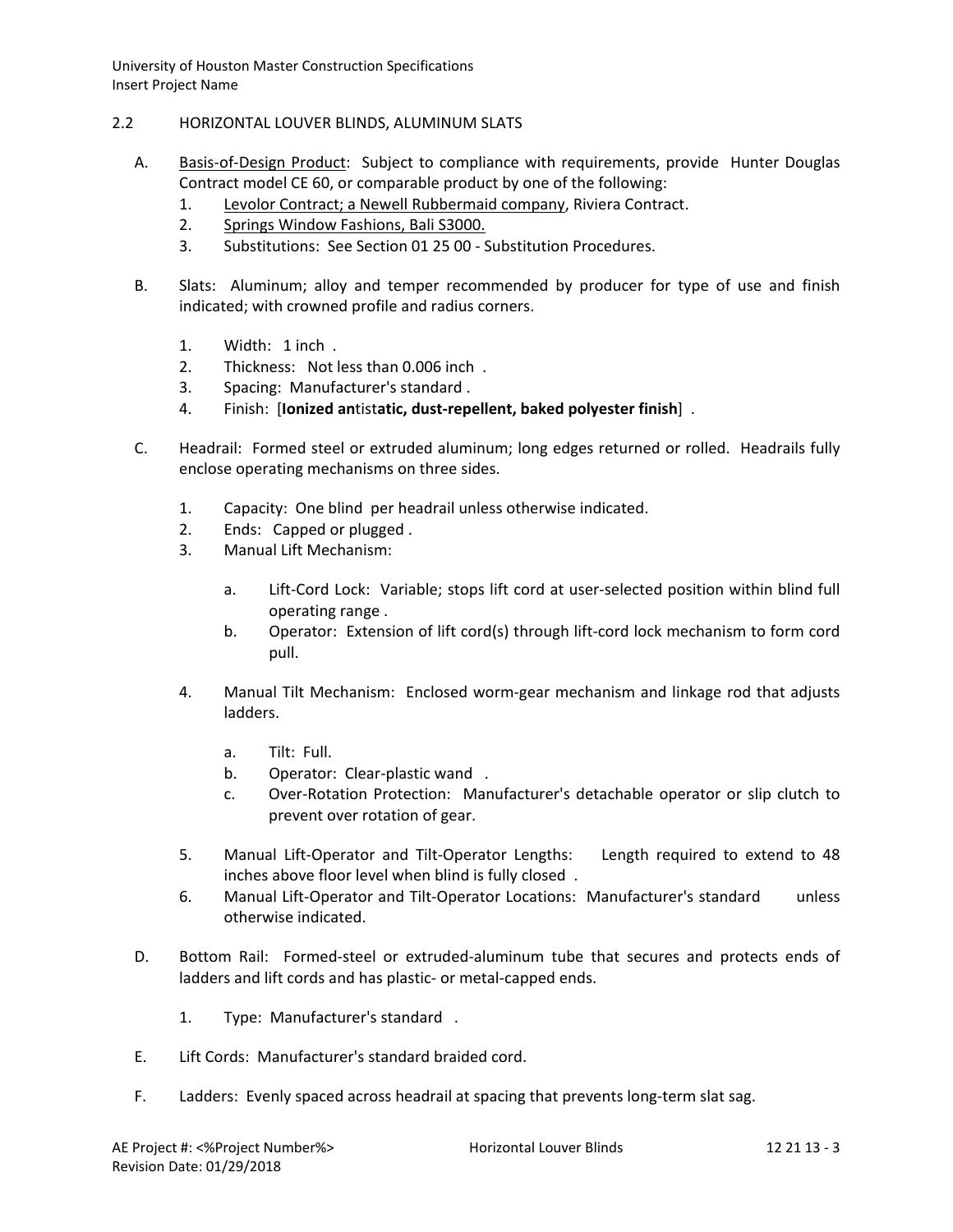- 1. Type: Braided cord .
- G. Valance: Two slats .
- H. Mounting Brackets: With spacers and shims required for blind placement and alignment indicated.
	- 1. Type: As indicated .
	- 2. Intermediate Support: Provide intermediate support brackets to produce support spacing recommended by blind manufacturer for weight and size of blind.
- I. Hold-Down Brackets and Hooks or Pins: Manufacturer's standard.
- J. Colors, Textures, Patterns, and Gloss:
	- 1. Slats: As selected by Architect from manufacturer's full range .
	- 2. Components: Provide rails, cords, ladders, and materials exposed to view matching or coordinating with slat color unless otherwise indicated .

# 2.3 HORIZONTAL LOUVER BLIND FABRICATION

- A. Product Safety Standard: Fabricate horizontal louver blinds to comply with WCMA A 100.1 including requirements for corded, flexible, looped devices; lead content of components; and warning labels.
- B. Unit Sizes: Fabricate units in sizes to fill window and other openings as follows, measured at 74 deg F:
	- 1. Between (Inside) Jamb Installation: Width equal to jamb-to-jamb dimension of opening in which blind is installed less 1-1/2" inches per side or 3 inch es total, plus or minus 1/8 inch. Length equal to head-to-sill dimension of opening in which blind is installed less 1/4 inch, plus or minus 1/8 inch.
- C. Concealed Components: Non-corrodible or corrosion-resistant-coated materials.
	- 1. Lift-and-Tilt Mechanisms: With permanently lubricated moving parts.
- D. Mounting and Intermediate Brackets: Designed for removal and reinstallation of blind without damaging blind and adjacent surfaces, for supporting blind components, and for bracket positions and blind placement indicated.
- E. Installation Fasteners: No fewer than two fasteners per bracket, fabricated from metal noncorrosive to brackets and adjoining construction; type designed for securing to supporting substrate; and supporting blinds and accessories under conditions of normal use.
- F. Color-Coated Finish: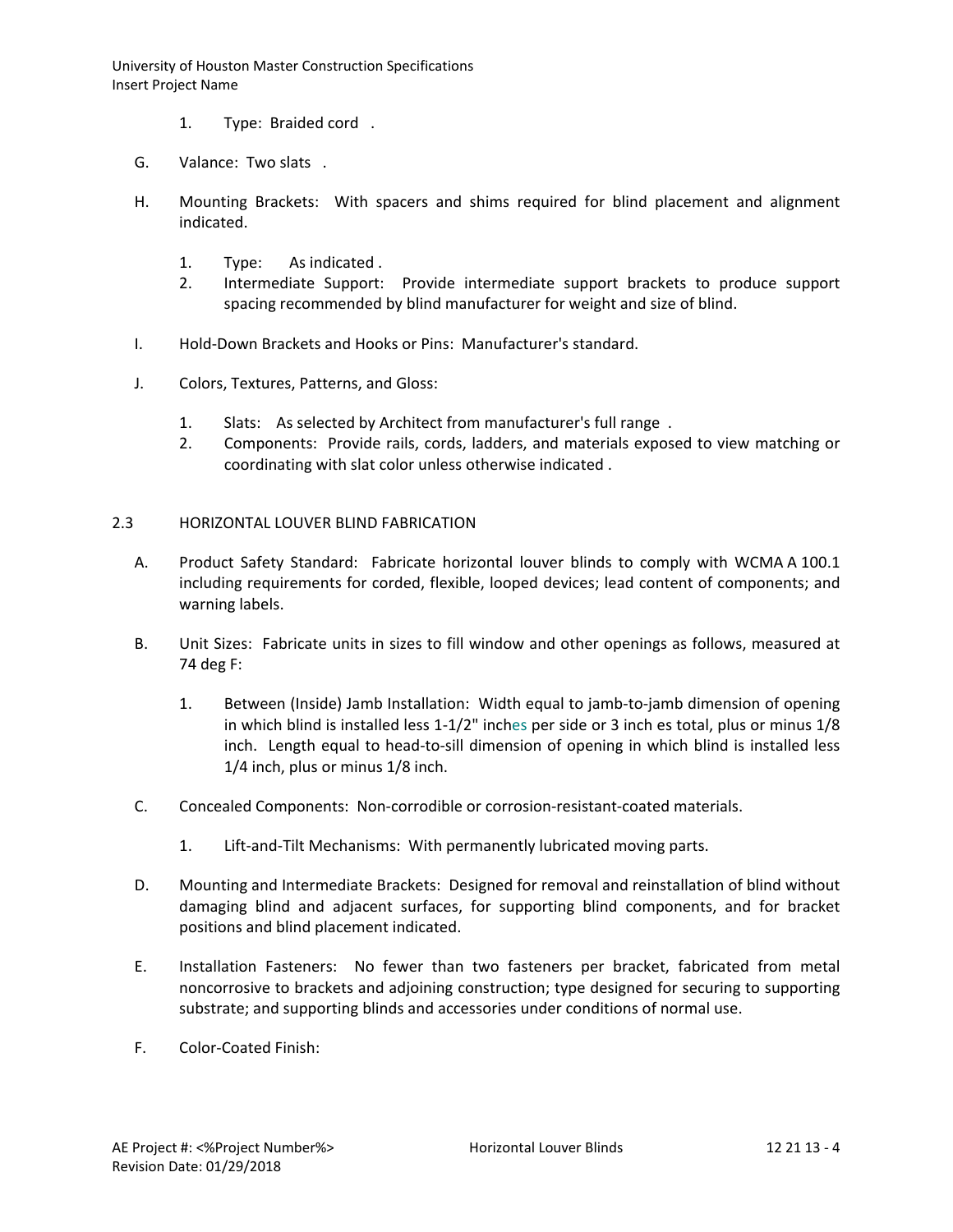> 1. Metal: For components exposed to view, apply manufacturer's standard baked finish complying with manufacturer's written instructions for surface preparation including pretreatment, application, baking, and minimum dry film thickness.

# PART 3 - EXECUTION

## 3.1 EXAMINATION

- A. Examine substrates, areas, and conditions, with Installer present, for compliance with requirements for installation tolerances, operational clearances, and other conditions affecting performance.
	- 1. Proceed with installation only after unsatisfactory conditions have been corrected.

## 3.2 INSTALLATION

- A. Install horizontal louver blinds level and plumb, aligned and centered on openings, and aligned with adjacent units according to manufacturer's written instructions.
	- 1. Locate so exterior slat edges are not closer than 2 inches from interior faces of glass and not closer than 1-1/2 inches from interior faces of glazing frames through full operating ranges of blinds.
	- 2. Install mounting and intermediate brackets to prevent deflection of headrails.
	- 3. Install with clearances that prevent interference with adjacent blinds, adjacent construction, and operating hardware of glazed openings, other window treatments, and similar building components and furnishings.

# 3.3 ADJUSTING

A. Adjust horizontal louver blinds to operate free of binding or malfunction through full operating ranges.

#### 3.4 CLEANING AND PROTECTION

- A. Clean horizontal louver blind surfaces after installation according to manufacturer's written instructions.
- B. Provide final protection and maintain conditions in a manner acceptable to manufacturer and Installer and that ensures that horizontal louver blinds are without damage or deterioration at time of Substantial Completion.
- C. Replace damaged horizontal louver blinds that cannot be repaired in a manner approved by Architect before time of Substantial Completion.